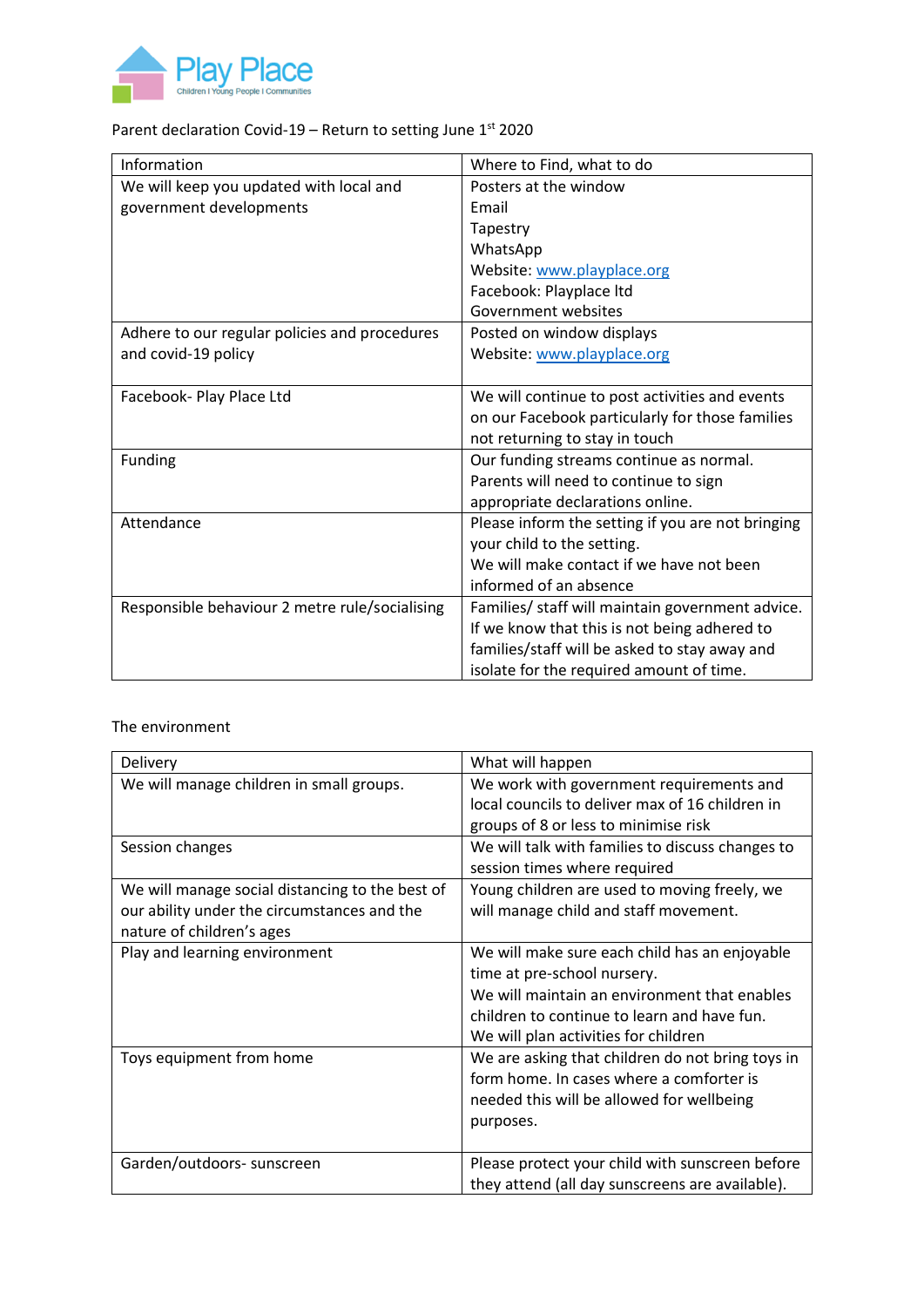|           | Please apply sunscreen we aim to use the                                                                                                                                       |
|-----------|--------------------------------------------------------------------------------------------------------------------------------------------------------------------------------|
|           | outdoors as much as possible.                                                                                                                                                  |
| Accidents | If your child has accident in our care, we will<br>inform you with a phone call which will be<br>followed up in an email or WhatsApp please<br>confirm you have received this. |
|           | In all cases were required we will seek medical<br>advice or assistance until parents arrive. This<br>may include taking children to hospital.                                 |
| Lunches   | Children need to manage their own pack lunch.<br>Please send your child with lunches that are<br>easy to self-manage.<br>PLEASE LABEL LUNCHES/BOX/DRINKS BOTTLES               |

Health and Safety

| Illness and cleanliness                        | What must/will happen                               |
|------------------------------------------------|-----------------------------------------------------|
| Unwell families/children incl Covid 19         | Families and children MUST stay home if             |
| symptoms                                       | unwell.                                             |
|                                                | Keep your children at home                          |
|                                                | Inform the setting                                  |
| Unwell children at setting incl Covid 19       | Children will be sent home if they become           |
| symptoms                                       | unwell and poorly at the setting.                   |
|                                                | Parents must collect immediately                    |
| Regular health checks                          | We expect families and staff to regularly           |
|                                                | maintain good health.                               |
|                                                | Take temperatures before attending the              |
|                                                | setting.                                            |
|                                                | Think about and check how you feel if you are       |
|                                                | not feeling well stay home. Inform the setting      |
|                                                |                                                     |
| Risk assessments are in place to manage health | These will be reviewed daily and at the end of      |
| and safety of the setting                      | each week as a team. Amendments will be             |
|                                                | made where required and parents informed.           |
| Handwashing                                    | Regular hand washing with soap will be              |
|                                                | enforced on arrival and throughout the session      |
|                                                | for all, with paper towels for drying and hand      |
|                                                | sanitiser                                           |
| Good practice - catch it, bin it, kill it.     | There will station/posts where will keep hand       |
|                                                | sanitisers, tissues, wipes for use.                 |
| Cleaning                                       | We have cleaning rotas in place that will           |
|                                                | identify how we will keep the setting safe and      |
|                                                | clean. These will be advertised on                  |
|                                                | windows/fences for parents to view.                 |
| <b>Cleaning products</b>                       | We will have cleaning products in place to          |
|                                                | maintain cleanliness.                               |
|                                                |                                                     |
| PPE Personal Protective Equipment              | PPE will be available for personnel care.           |
|                                                | This will be available for staff to wear if a child |
|                                                | is poorly.                                          |
|                                                | Gloves are available for staff who wish to wear     |
|                                                | Masks are available for those who wish to wear      |